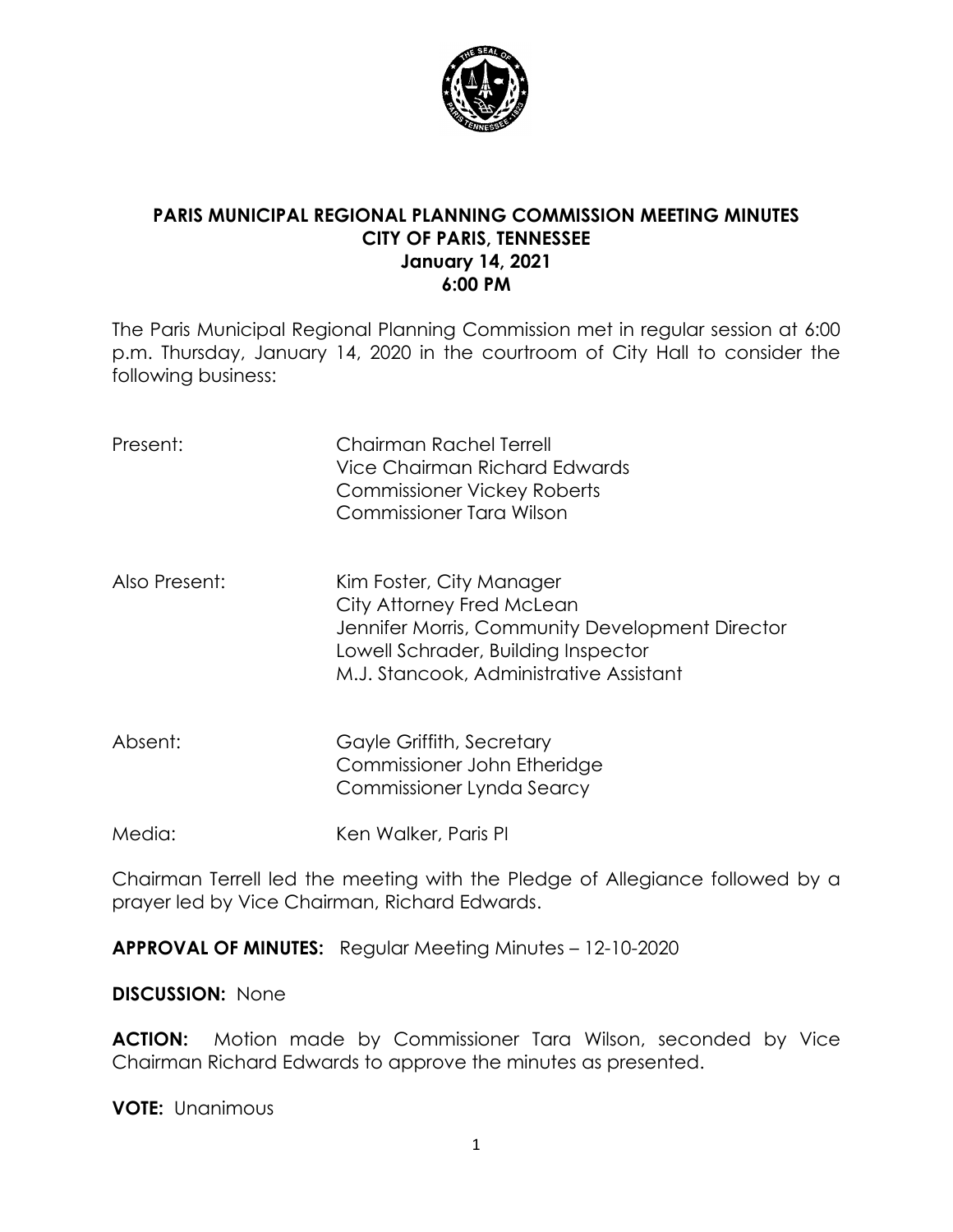# **OLD BUSINESS:**

### **OLD BUISNESS AGENDA ITEM NO. 1: Amendments to Zoning Ordinance**

Amendments to Zoning Ordinance:

- 1. Uses Allowed in the B-2 District
- 2. Density of Duplexes in an R-2 or R-3 District
- 3. Free standing signs in B-2 District
- 4. Amendment to Subdivision Regulations and Zoning Ordinance for Requirement of As-Built Drawings.

### 1. Uses Allowed in the B-2 District:

**DISCUSSION:** The Planning Commission previously requested the City Attorney to prepare an ordinance for recommendation to the City Commission to amend the Zoning Ordinance to prohibit street level residential in the B-2 District. A draft of the ordinance was read at this time with question regarding old business and building of new businesses. Questions regarding the verbiage of ordinance to change to better suit buildings and businesses already in B-2 district.

**ACTION:** Motion made by Commissioner Vickey Roberts, seconded by Commissioner Richard Edwards to amend 11-924 A.1. of Paris Municipal Code verbiage to "new and existing" in Ordinance and present to City commission for review.

**VOTE:** Unanimous

#### **2.** Density of Duplexes in an R-2 or R-3 District

**DISCUSSION:** Community Development Director, Jennifer Morris, begins by stating the Amendments to Zoning Ordinance grouping of sub category #2 and #4 discussion sub sequentially. Currently the way the ordinance is written, in the R-2 section of the residential regulations, a developer is allowed to build multiple duplexes on a single residential lot. Our ordinance only allows one principal use or structure in a residential district. The way the regulations currently are written you may have more than one duplex on a single parcel. One of the problems that could potentially arise with this scenario would be the re-subdivision of the property should the property owner or any future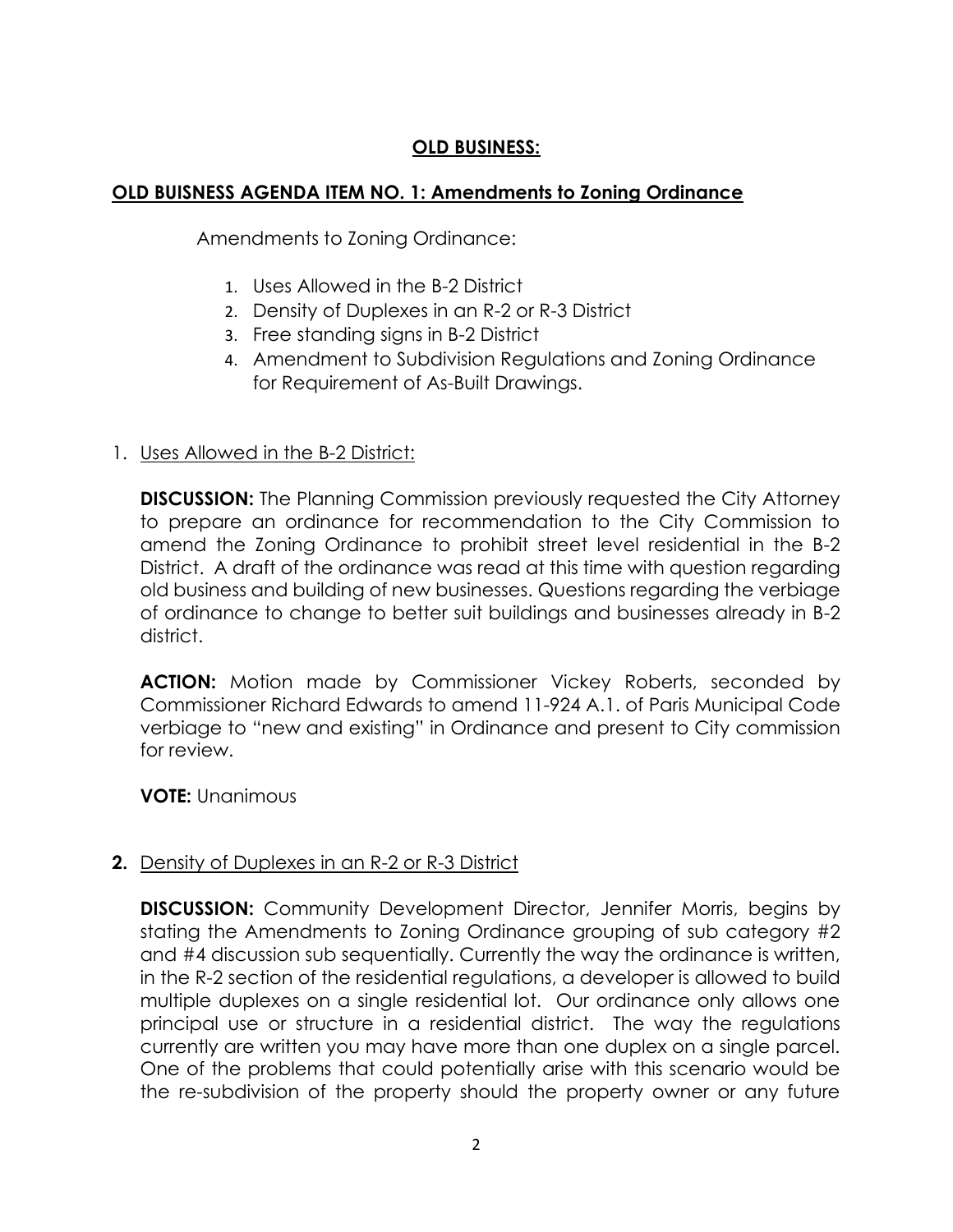property owner decide to sell a single duplex. She requested for increased time, effort, and information in regards to the Density of Duplexes in an R-2 or R-3 District and the Amendment to Subdivision Regulations and Zoning Ordinance for Requirement of As-Built Drawings. Community Development Director, Jennifer Morris, states that after talking to other persons that it may be best to look into site plans for commercial development.

**ACTION:** This matter was deferred for further study.

**VOTE:** No vote required.

# **3. Freestanding signs in B-2 District**

**DISCUSSION:** Currently freestanding signs in the B-2 District are prohibited. This is due to the nature of the B-2 District in that in the core of the district, directly around the court square, all buildings are zero lot line and do not provide a space for a pole or freestanding sign. However, as with many situations in the B-2 district some of the outlying properties that do have yard or setback space are treated the same though they have different circumstances. Approximately two blocks off of court square are in the B-2 district.

**ACTION:** Motion made by Commissioner Tara Wilson, seconded by Commissioner Vickey Roberts in order to add "except on lots without zero lot line" to Ordinance.

**VOTE:** Unanimous

# **4. Amendment to Subdivision Regulations and Zoning Ordinance for Requirement of As-Built Drawings**

**DISCUSSION:** Community Development Director, Jennifer Morris, begins by stating the Amendments to Zoning Ordinance grouping of sub category #2 and #4 discussion sub sequentially. Currently the way the ordinance is written, in the R-2 section of the residential regulations, a developer is allowed to build multiple duplexes on a single residential lot. Our ordinance only allows one principal use or structure in a residential district. The way the regulations currently are written you may have more than one duplex on a single parcel. One of the problems that could potentially arise with this scenario would be the re-subdivision of the property should the property owner or any future property owner decide to sell a single duplex. She requested for increased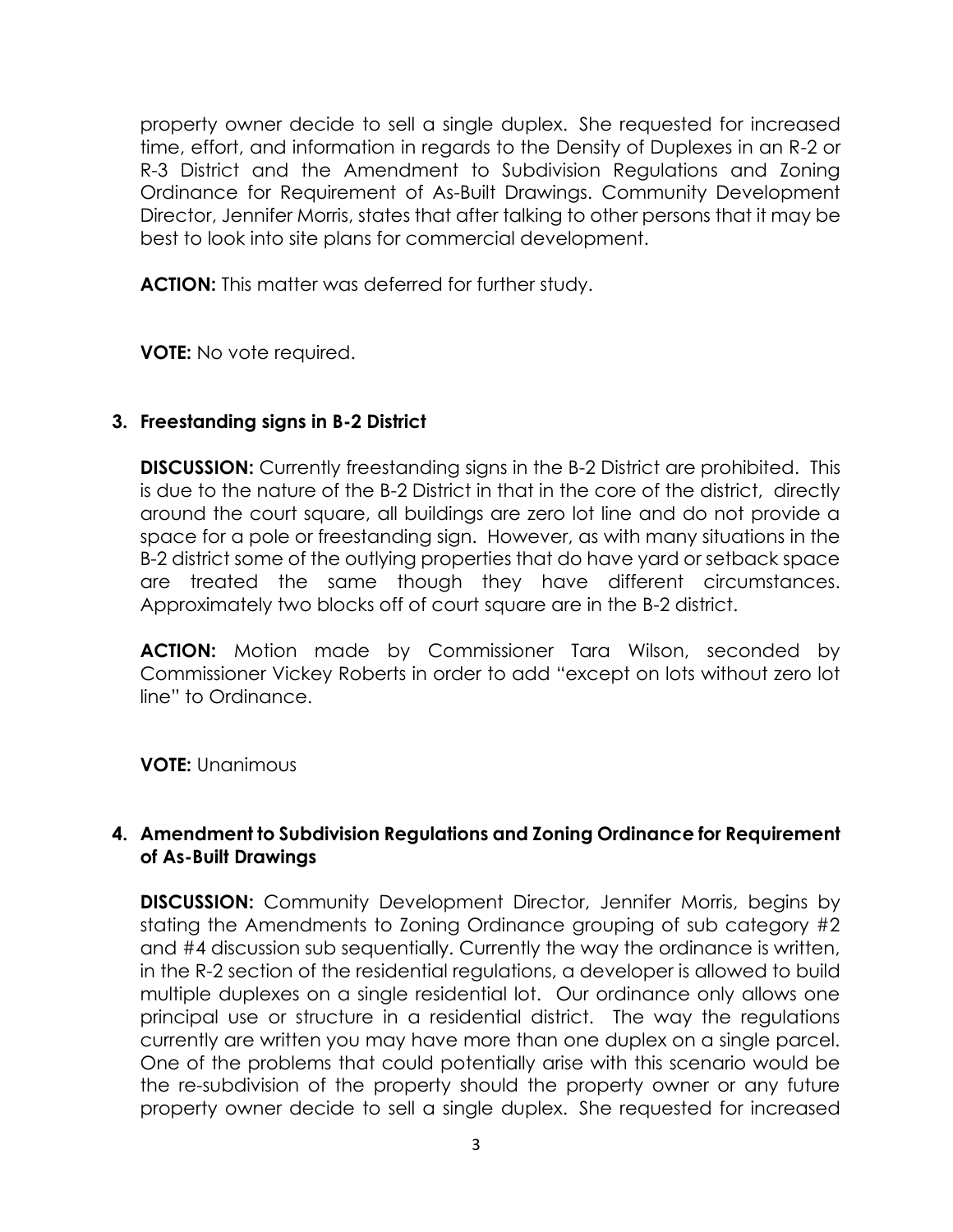time, effort, and information in regards to the Density of Duplexes in an R-2 or R-3 District and the Amendment to Subdivision Regulations and Zoning Ordinance for Requirement of As-Built Drawings. Community Development Director, Jennifer Morris, states that after talking to other persons that it may be best to look into site plans for commercial development.

ACTION: This matter was deferred.

**VOTE:** No vote required.

### **NEW BUSINESS:**

## **NEW BUSINESS AGENDA ITEM NO. 1: Ordinance to Rezone County Owned Property Located on Hwy 218**

**DISCUSSION:** Henry County owns a 20 acre tract of property located on the north side of Highway 218 between Hwy 77 and Hwy 641 North, more specifically it is across from Mockingbird Lane. Currently this property is under review by the Paris Henry County Industrial Committee for marketing to prospects. In reviewing the property it was determined that it is zoned B-1 Highway Commercial. For this to be developed by any company or developer for any industrial/manufacturing type use it should be studied to determine which industrial zone would best fit this parcel. Rezoning request for recommendation to change the zoning from B-1 to industrial and further as staff recommending an M-1 zone to City commission. Explanation of reasoning for M-1 zone given in order for less restrictive on setbacks and more restrictive on uses.

**ACTION:** Motion made by Commissioner Vickey Roberts, seconded by Commissioner Richard Edwards with staff recommendation a M1 designation.

**VOTE:** Unanimous

## **NEW BUSINESS AGENDA ITEM NO. 2: Minor Site Plan for 317 Tyson Avenue – Chris Scott**

**DISCUSSION:** (Background): Chris Scott purchased a building at 317 Tyson Avenue to renovate for commercial space. The proposed use of the building is a physical therapy clinic. However, due to the fact that the parking and the ingress/egress